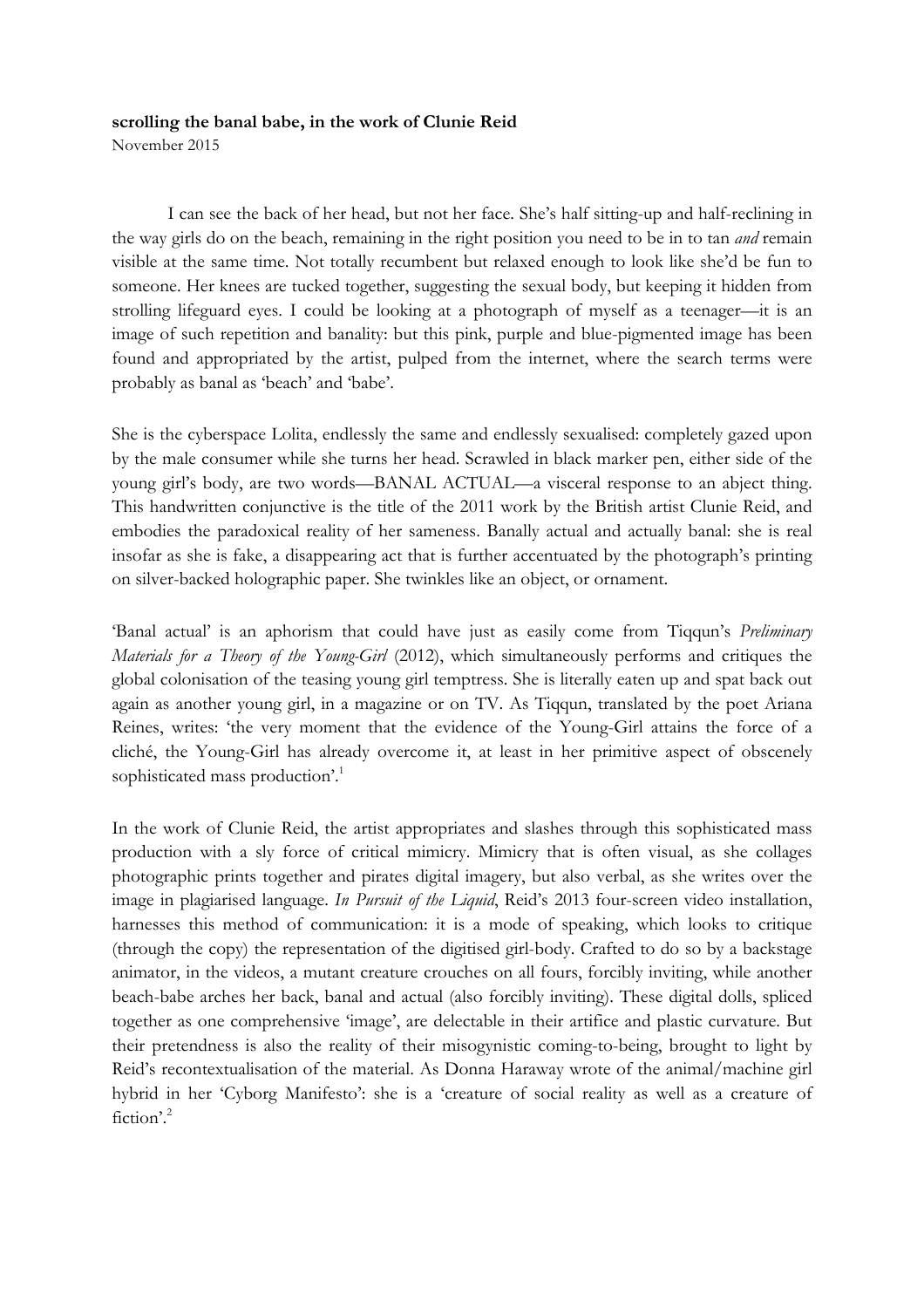Seen in moving-image installations such as *In Pursuit of the Liquid*, or photographic montages like *Pump it Baby!* (2015)—that play on the moving-image, in Reid's practice of plagiarism, image and text mutates from one frame to the next with the blink of an eye: as fast as the pop-up windows that her playthings inhabit. And it is with this excessive and strung-out appropriation of the plagiarised image where Reid's work enters a space of gendered critique. In her method of doe-eyed avatar duplication, the artist reveals the online representation of female sexuality and young-girl femininity to be an engineered, mechanical performance, a fictional template to be infinitely repeated by its makers, and infinitely enjoyed by its consumers. These are passive images to be actively shopped, scrolled, browsed and used. Working on top of the image is the text. As Reid performs the vocabulary of the internet, stealing the robotic syntax of the chatroom nymphet, but displacing it in a repositioned context, she draws our attention to the sexist ventriloquism operating behind the scenes.

In the works featured in this 2015 *Photoworks Annual*, the artist is once again stealing (or at least mimicking) the constructed speech of the desiring digital avatar. In a number of the images, a song lyric of lusty confession—'I won't let these little things slip out of my mouth'—is overlaid and repeated on mainly monochrome grounds of photographic collage. This language of (strangely anonymous) visibility is suggestive of the chat-room message feed, in which sexuality and desire is consistently performed, over-emphasised even, but rarely realised in bodily contact. It is a space of role-play, fantasy *and* cliché.

In another image, the artist appears to be playing on the girlish confession that is leaking all over the internet's blogs and social media, as Reid plagiarises *and* writes, in defiantly analogue typography: 'My self is a stinking dead cronut'. An image of this 'postmodern' pastry encrusted with pink heart emojis makes a jokily abject and vulvic logo out of the confession. As in her previous work, such as *Banal Actual* (2011) or *It's Time for Bed Cassiopeia* (2009), in this new body of work, Reid is commenting—through appropriation and performance—on the rehearsed and predictable femininity that defines the language and image of female subjectivity across digital and media spaces.

On multiple images, the whooshing hearts spiral out of control, close in on a masculine and dangerous zombie, while the repeated presence of the thorn-stemmed rose suggests that perhaps there might be room to claim back this digital space. A lethal femininity, having her revenge. In Reid's new photographic prints, female body parts have been cut up and carved, made indistinct by the architectural squares of the artifice, and the mediated grain of the image. In one image we even encounter a firmly androgynous body, divided in half, with an erect breast and an erect penis. Through this fractured construction of physicality, where a limb or a lip is abstracted beyond recognition, comes a fractured vision of gendered subjectivity. The interior and exterior self is compartmentalised as opposed to whole, neither 'female' nor 'male' but a cyborgian both. 'Resolutely committed to partiality, irony, intimacy and perversity', <sup>3</sup> I will follow the cyborg's lead when I sunbathe on the beach this summer, and refuse to be contained by the banal actual position. My limbs will splay in multiple directions, like a feminist hyperlinking internet.